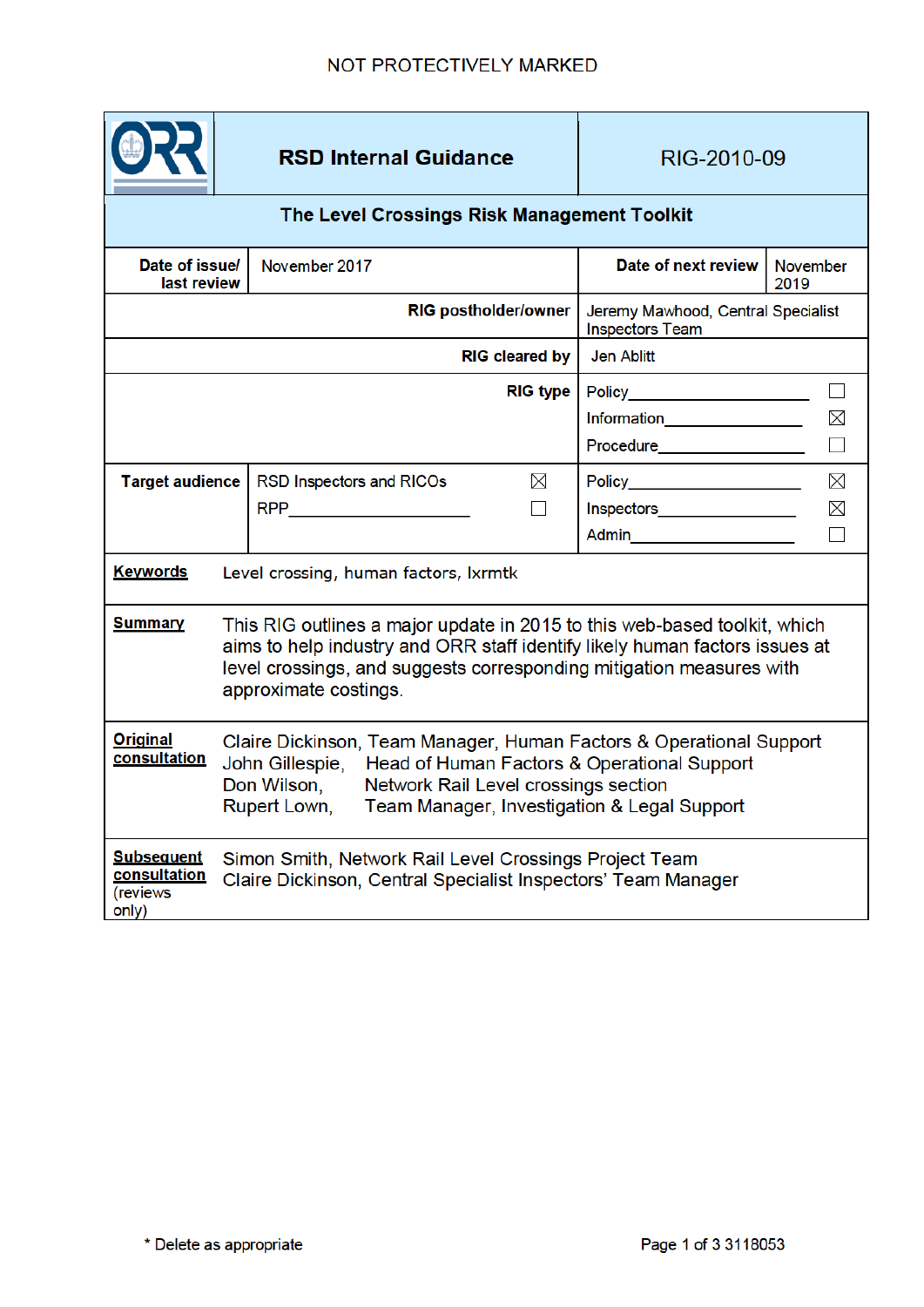| <b>Detail</b> | Introduction                                                                                                                                                                                                                                                                                                                                                                                                                                                                                                                                                                                                                                                                                                        |
|---------------|---------------------------------------------------------------------------------------------------------------------------------------------------------------------------------------------------------------------------------------------------------------------------------------------------------------------------------------------------------------------------------------------------------------------------------------------------------------------------------------------------------------------------------------------------------------------------------------------------------------------------------------------------------------------------------------------------------------------|
|               | 1. The Level Crossing Risk Management Toolkit (Ixrmtk) is a web-based toolkit that<br>helps railway companies, highways authorities and ORR staff to assess what risk<br>influencing factors, especially from human factors issues, may be significant at a<br>particular level crossing. It suggests possible mitigation measures, and attempts to<br>give an approximate indication of their likely costs. The toolkit was originally<br>introduced in 2006. This updated RIG outlines a significant update to the toolkit in May<br>2015, and draws inspectors' attention to its potential uses.                                                                                                                 |
|               | Background                                                                                                                                                                                                                                                                                                                                                                                                                                                                                                                                                                                                                                                                                                          |
|               | 2. In 2005, research carried out on behalf of the Health and Safety Executive (HSE)<br>resulted in the publication of HSE Research Report RR359 "Level crossings -<br>Summary of findings and key human factors issues"<br>(www.hse.gov.uk/research/rrpdf/rr359.pdf).                                                                                                                                                                                                                                                                                                                                                                                                                                               |
|               | 3. Subsequently, following a comprehensive study into addressing road user and<br>pedestrian behaviours at crossings, the Railway Safety & Standards Board (RSSB)<br>published research report T335 "Development of a Level Crossing Risk Management<br>Toolkit - Summary Report" (available to registered users on RSSB's SPARK website<br>at http://www.rssb.co.uk/research-development-and-innovation/research-and-<br>development/research-project-catalogue/t335). The purpose of this work was to help<br>those in control of risks at level crossings understand and better manage the human<br>factors risks at level crossings of all types. This led in turn to the development of the<br>toolkit itself. |
|               | 4. After a series of minor updates in the years following its introduction, in 2015 RSSB<br>completed a more comprehensive update, outlined in the project brief for RSSB<br>Project T1053 "Updating the level crossing risk management toolkit"<br>(http://www.rssb.co.uk/pages/research-catalogue/t1053.aspx). The toolkit has been<br>updated to take better account of:                                                                                                                                                                                                                                                                                                                                         |
|               | The industry's approach to level crossing risk management<br>$\bullet$<br>The latest research and best practice from GB and abroad<br>٠<br>Incident investigation recommendations (including those from RAIB)<br>٠<br>New and innovative technologies in development and in testing<br>٠<br>End-user feedback.                                                                                                                                                                                                                                                                                                                                                                                                      |
|               | As a result of end-user feedback, the toolkit has been updated to provide greater<br>support to the risk assessment processes at level crossings, for example Network<br>Rail's Narrative Risk Assessments and Optioneering process. As part of this, new<br>functions have been incorporated, including:                                                                                                                                                                                                                                                                                                                                                                                                           |
|               | Increased filtering capabilities<br>$\bullet$<br>A comments function for mitigation measures to enable end-users to provide<br>$\bullet$<br>supporting information for others; for example accurate, real-world costings<br>and implementation instructions<br>Content-managed site, allowing for faster updates to be made by Network Rail<br>$\bullet$<br>Training slides to support new/inexperienced users<br>$\bullet$<br>Intelligent keyword search to ensure all relevant results appear<br>$\bullet$<br>Ability to export results to PDF and email them as a Microsoft Word document                                                                                                                        |
|               | The toolkit                                                                                                                                                                                                                                                                                                                                                                                                                                                                                                                                                                                                                                                                                                         |
|               | 5. The Ixrmtk toolkit is available at www.lxrmtk.com . Self-explanatory guidance on its<br>use is accessible from the home page and in the training slides. The toolkit can be<br>used in various ways depending on the user's needs, but staff may find it particularly<br>helpful as a prompt or checklist of issues likely to be significant at particular crossing<br>types, either used pro-actively or after an incident or complaint.                                                                                                                                                                                                                                                                        |